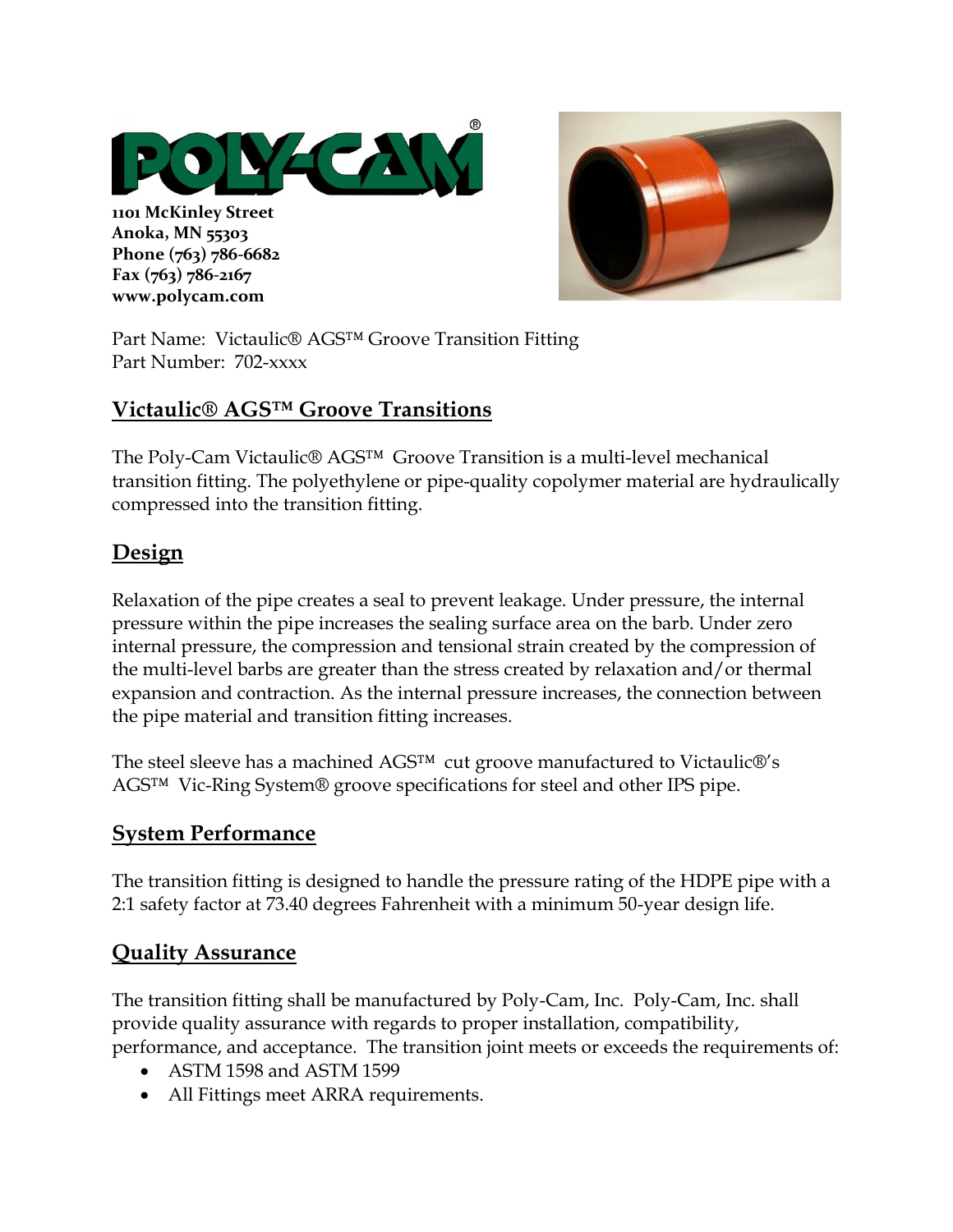## **Installation**

**HDPE pipe end:** Install transition fitting to comply with the pipe manufacturer's recommended procedures. All field welds shall be completed per Plastic Pipe Institute's welding procedure for butt fusion.

## **Material**

### **Steel Fitting:**

- Manufactured of Carbon Steel (A53 or A106 grade), Type 304, or Type 316 (ASTM A249 or ASTM A269) and or ERW pipe (ASTM SA-312)
- For carbon steel, the **epoxy coating** (IF 194T Red Iron Oxide) is fusion bonded to the metal. Meets NSF 61, FDA 175.300, AWWA C116-01,C213-01, UL 262 and FM 1120/1130

### **High-Density Polyethylene:** HDPE pipe

- Meets ASTM D-3350 with minimum cell classification values of 345464C (PE 3408), PE445574C (PE 4710)
- Meets ASTM F714.
- Density shall be no less than  $0.955$  g/cm as referenced in ASTM D1505
- Melt index no greater than 0.15 g/10 minutes when tested per ASTM D 1238
- Tensile Strength at Yield –tensile shall be 3,200 psi to less than 3,500 psi as referenced in ASTM D638
- ESCR-Environmental Stress Crack Resistance shall be over 5,000 hours with zero failures when tested per ASTM D 1693-Condition C
- All pipe meets ASTM 3035.
- All certifications will be submitted upon request.

## **Warranty**

The warranty period is one year after the date of substantial completion of installation.